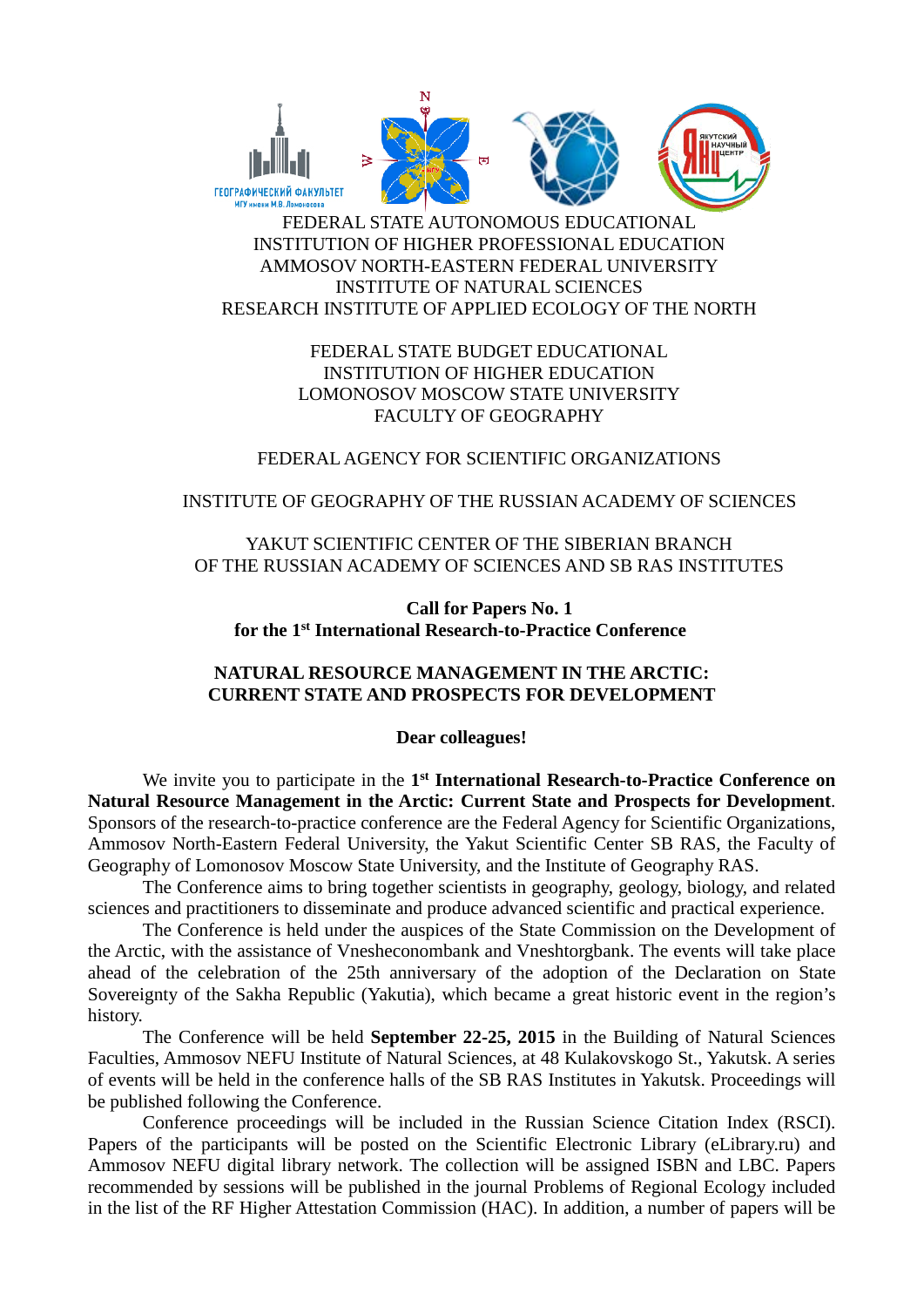published in one of Web of Science / Scopus journals. Full details of participation in the conference proceedings will be announced in the  $2<sup>nd</sup>$  newsletter – invitation to the conference after receiving an application for participation.

## **Conference topics:**

1) problems of natural resource management and geo-ecology in the northern territories;

2) innovative and technological development of the Arctic regions: energy and mineral resources and transport;

3) environmental safety and environmental damage evaluation in the northern territories, economic aspects of natural resource management and national economic projects in the Arctic regions;

4) preservation of the traditional way of life and economic activities of the peoples of the Arctic;

5) biodiversity and rational use of biological resources of the Arctic region;

6) environment and health of the population of the Arctic territories;

7) interdisciplinary approach to the study of natural resource management: historical and current experience;

8) nature reserves: challenges and prospects;

9) recreational potential of the northern territories and tourism development prospects;

10) Arctic settlements, new technologies in land-use planning;

11) environmental education and fostering natural resource management culture.

During the Conference we will discuss research activities of the  $2<sup>nd</sup>$  Yakut complex scientific expedition in partnership with the Russian Academy of Science *Yakutia – the Region of New Development*. In conjunction with the Conference, republican round tables to discuss the plans and projects of the 2nd Yakut complex scientific expedition will be held.

**Aim of the Conference:** review of the results of the study of current directions and prospects of science development, as well as making recommendations for scientific and methodological support of the study of the Arctic territories under the interaction of individual states and regions in the current context.

## **Conference and publication working languages:** Russian, English.

## **Organizing Committee Co-chairs:**

**Evgeniya I. Mikhailova**, Dr. Sc. (Pedagogy), Member of the Russian Academy of Education, Rector of Ammosov North-Eastern Federal University, People's Deputy of the Sakha Republic (Yakutia).

**Mikhail V. Slipenchuk**, Dr. Sc. (Economics), Professor, Head of the Department of Environmental Management, Faculty of Geography, Lomonosov Moscow State University, Deputy Chairman of the RF State Duma Committee on Natural Resources, Environment and Ecology.

**Mikhail P. Lebedev**, Dr. Sc. (Engineering), Corresponding Member of the RAS, Chairman of the Presidium of the Yakut Scientific Center SB RAS.

## **Organizing Committee Members:**

**Pyotr N. Alekseyev**, First Deputy Chairman of the Sakha Republic (Yakutia) Government.

**Aleksey P. Dyachkovskiy**, Deputy Chairman of the Sakha Republic (Yakutia) Government.

**Sergey A. Dobrolyubov**, Dr. Sc. (Geography), Corresponding Member of the RAS, Acting Dean of the Faculty of Geography, Lomonosov Moscow State University.

**Yuriy A. Shipitsyn**, Cand. Sc. (Engineering), Chairman of the Sakha Republic (Yakutia) State Committee for Innovation Policy and Science.

**Sakhamin M. Afanasyev**, Minister of Nature Protection of the Sakha Republic (Yakutia).

**Aleksandr V. Yevseyev**, Dr. Sc. (Geography), Professor, Department of Environmental Management, Faculty of Geography, Lomonosov Moscow State University.

**Boris I. Kochurov**, Dr. Sc. (Geography), Professor, Institute of Geography RAS.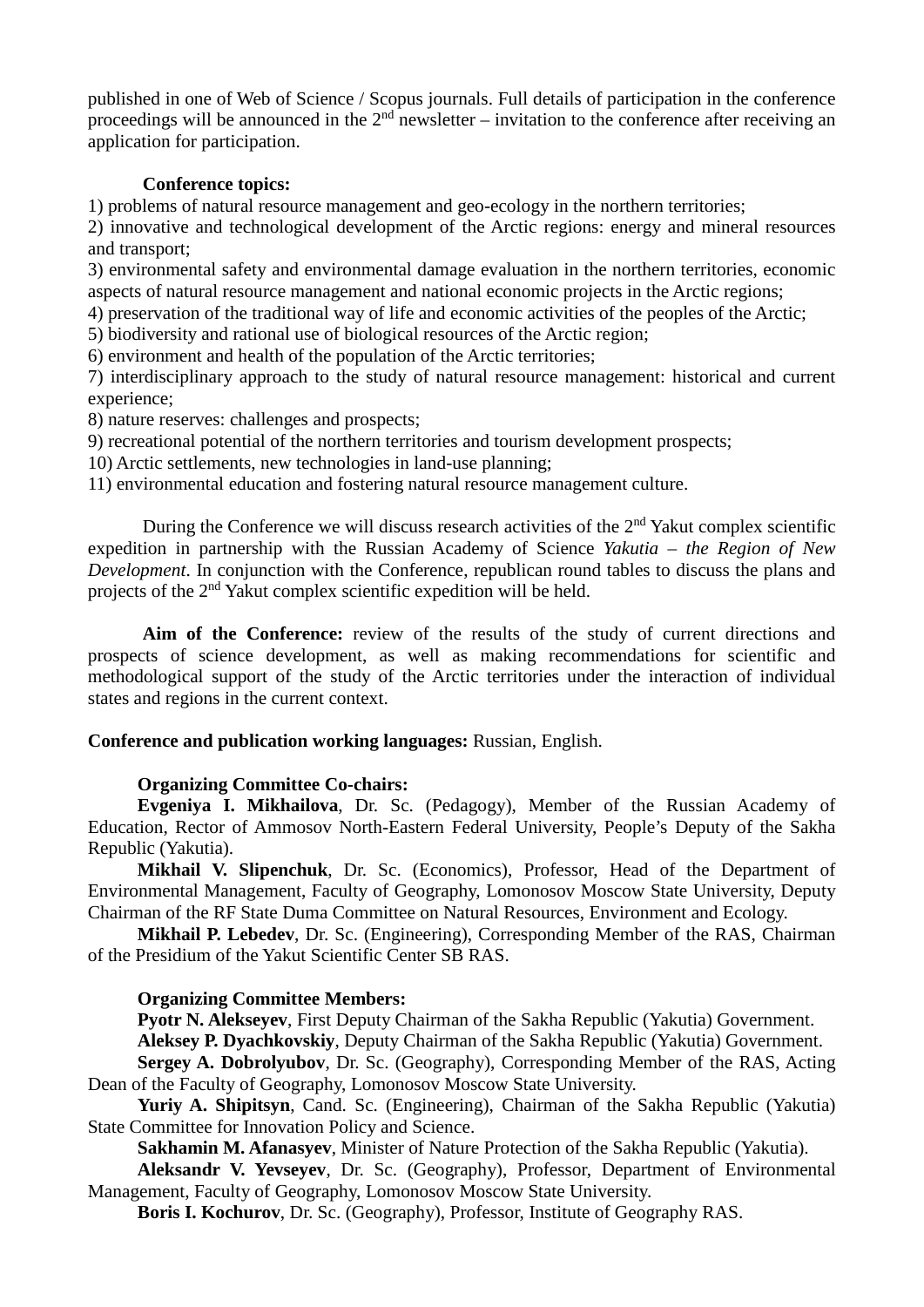**Sergey N. Kirillov**, Dr. Sc. (Economics), Professor, Department of Environmental Management, Faculty of Geography, Lomonosov Moscow State University.

**Mikhail Yu. Prisyazhny**, Dr. Sc. (Geography), Professor, Vice-Rector for Natural Sciences and International Cooperation, Ammosov North-Eastern Federal University.

**Anatoly N. Nikolayev**, Dr. Sc. (Biology), Professor, Director of the Institute of Natural Sciences, Ammosov North-Eastern Federal University.

**Grigory N. Savvinov**, Dr. Sc. (Biology), Director of the Research Institute of Applied Ecology of the North, Ammosov North-Eastern Federal University.

**Tatiana A. Salova**, Cand. Sc. (Biology), Chief Scientific Secretary of the Presidium of the Yakut Scientific Center SB RAS.

**Mikhail M. Cherosov**, Dr. Sc. (Biology), Head of the Laboratory, Institute for Biological Problems of Cryolithozone SB RAS, Head of the Department of Ecology, Institute of Natural Sciences, Ammosov North-Eastern Federal University.

### **Organizing Committee Scientific Secretary:**

**Vasily V. Lukin**, Cand. Sc. (Geography), Docent, Department of Ecology, Institute of Natural Sciences, Ammosov North-Eastern Federal University.

The Program Committee consists of scientists and politicians of the Russian Federation and foreign countries (currently arrangements are being made; the full list will be announced in the 2<sup>nd</sup> newsletter – invitation to the conference after receiving an application for participation).

#### **Organizing Committee address:**

Department of Ecology, Institute of Natural Sciences, Ammosov NEFU, Yakutsk, 48 Kulakovskogo St., Room 456, 361.

Mailing address: 58 Belinskogo St., Yakutsk, 677000, Russia, Department of Ecology, Institute of Natural Sciences, Organizing Committee of the Conference.

#### **Contact phones:**

8924-178-05-63 – Vasily V. Lukin, Docent, Department of Ecology, NEFU Institute of Natural Sciences.

8914-104-29-27 – Aleksandr A. Nikolayev, Docent, Department of Ecology, NEFU Institute of Natural Sciences.

8495-939-39-92 – Sergey N. Kirillov, Professor; Yelena L. Vorobyovskaya, Senior Research Fellow, Department of Environmental Management, Faculty of Geography, Lomonosov MSU.

#### **Terms of Participation and Payment**

Interested researchers, professionals, representatives of governmental and non-governmental organizations, university professors, postgraduate students and students are invited to participate in the Conference.

**Application** for participation in the Conference (please refer to table) **must be submitted by July 15, 2015 (for Russian participants)**. **Papers** for further publication **must be submitted by August 15, 2015** by email to rpp-ykt@mail.ru. Please mark the subject of your email to 'For scientific conference' and specify the topic (session) of the Conference. Applications and materials for publication should be submitted as separate files with the last name of an author (for example, "Application Ivanov.doc", "Paper Ivanov.doc").

**The cost of publication: 100 RUB per page (50 RUB for undergraduate, graduate and postgraduate students, and young researchers). Registration fee: 1000 RUB, 500 RUB for young researchers and postgraduate students, 300 RUB for undergraduate and graduate students.**

The proceedings are planned to be published in electronic format by the beginning of the Conference. The Organizing Committee reserves the right not to publish papers that do not meet the level and subject of the Conference. Payment for the paper is made only after a positive decision on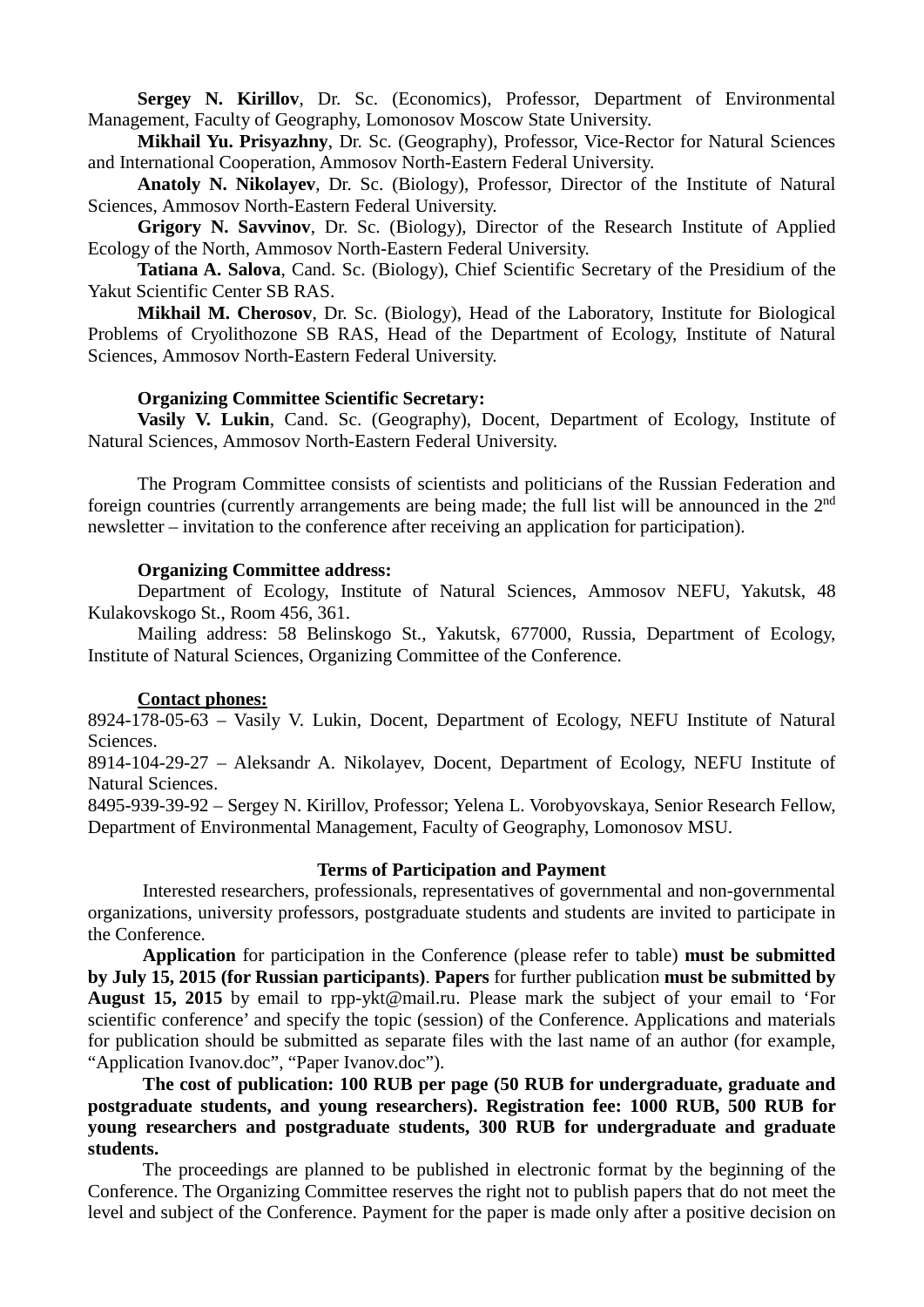its publication which the author will receive by email.

## **Materials submitted without payment will not be accepted for publication.**

Payment is due before 1.09.2015 by transfer to the Yakutsk Branch of Sberbank of Russia: Yakutsk Branch 8603/0149 of Sberbank of Russia, Yakutsk, 49 Lermontova St., BIK (sort code) 049805609, TIN 7707083893, c/a 30101810400000000609, trans/a 47422810476009909801, receiving account: 42307810776000047032, to Aleksandr Anatolyevish Nikolayev, bank's phone: 8(4112)403783. Please include your full name on your transfer.

**The following excursions will be arranged for non-resident participants:** to the Spasskaya Pad international scientific station, the Lena Pillars National Nature Park, the alas territories of the Lena-Amga interfluve, the federal cryoreservoir of seeds, and the permafrost underground laboratory and mine. Non-resident participants will be able to visit and see the autumn ecosystems of the region, including the unique ones.

The Organizing Committee would appreciate the dissemination of this information among interested professionals in the profile areas of the Conference.

The Organizing Committee welcomes new partners of the Conference and invites all interested persons and organizations to participate and cooperate with the Committee.

Depending upon availability of funding from sponsors and participants, it is planned to hold lectures within the training workshop on the methods of integrated natural resource management.

| Full author's name                                         |                                               |
|------------------------------------------------------------|-----------------------------------------------|
| Full name and academic degree of the supervisor (for       |                                               |
| undergraduate, graduate and postgraduate students)         |                                               |
| Region, city (district, village)                           |                                               |
| Full name of the organization                              |                                               |
| Position held                                              |                                               |
| Academic degree                                            |                                               |
| Phone                                                      |                                               |
| E-mail                                                     |                                               |
| Title of the paper                                         |                                               |
| Name of the session (Conference topic)                     |                                               |
| Form of participation (onsite with a paper, onsite without |                                               |
| a paper, virtual)                                          |                                               |
| Hotel reservation needed                                   |                                               |
| Equipment needed for the presentation                      |                                               |
| Excursion (for non-resident participants)                  | Lena Pillars National Nature Park             |
| (choose 1 of 3 options)                                    | Spasskaya Pad international<br>$\overline{a}$ |
|                                                            | scientific station                            |
|                                                            | alas territories of the Lena-Amga             |
|                                                            | interfluve                                    |

## **Conference Participants Application Form**

## **Paper Submission Requirements**

Up to 10 A4 pages in length, Microsoft Word, 14pt font size, 1.5 line spacing, 1.25 indent, margins: left – 2.4, right – 2.5, bottom – 3, top – 2, portrait orientation, without headers/footers and page numbering, full justification, references in the text to be identified by Arabic numerals in square brackets. For example,  $[1]$  – for one publication;  $[3, 5, 7-10]$  – for several publications. JPEG tables and figures with the size no more than 60x100 mm are allowed. Only standard abbreviations are allowed. References are listed in alphabetical order at the end of the paper in